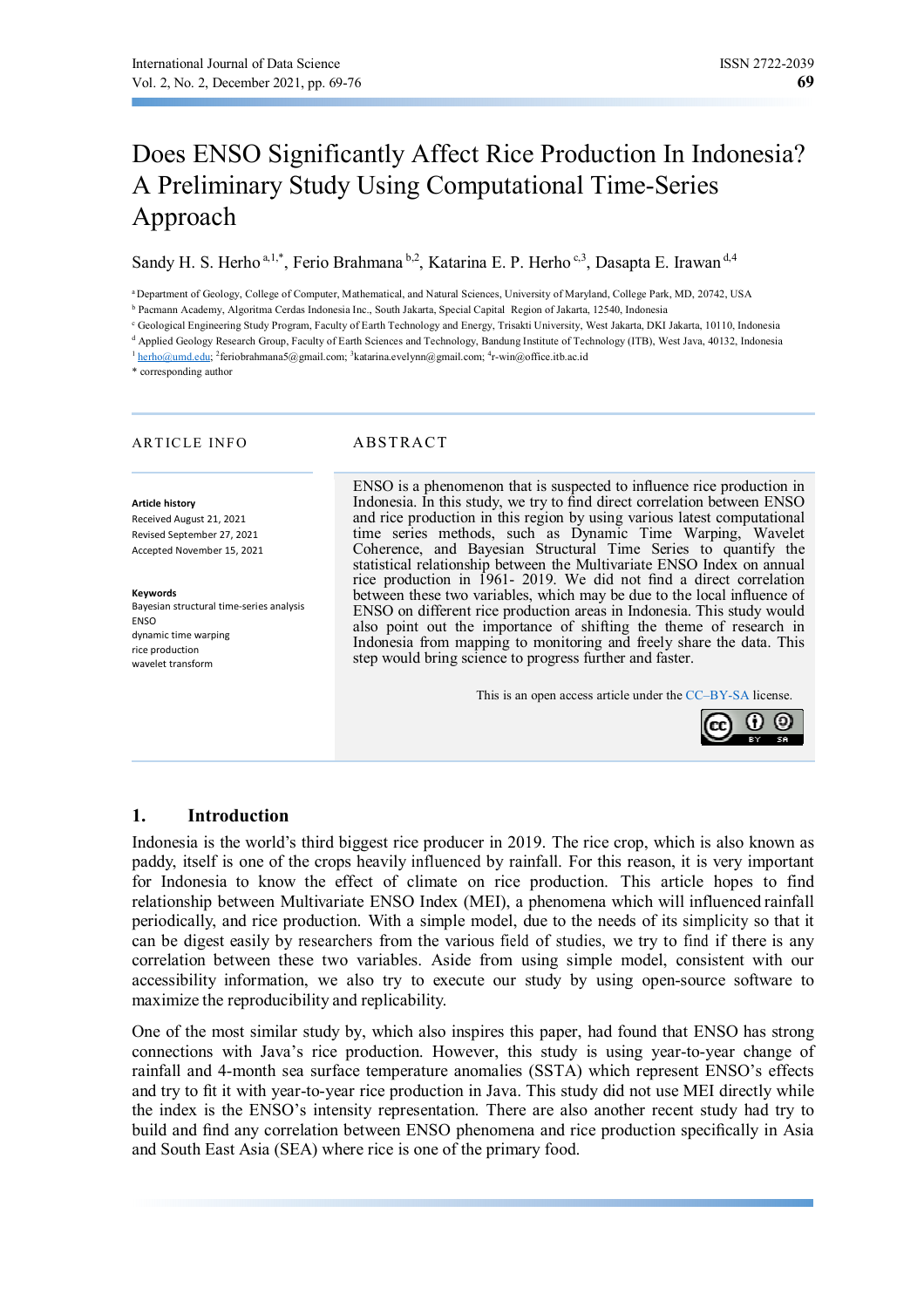The first one is tackling the same issue in Philippines with same method as in Java's study with addition of ecosystems and fitting target variability. The study also find association between rainfall, SSTA, and rice production, harvested area, also the yield in one of the Philippines' Island, Luzon. There is also one other study conducted in China which adopts this method (using SSTA rather than MEI) for their work which do not find any strong correlation between ENSO event and rice production even when the SSTA has a strong correlation with rainfall.

Then, there is one study by that we could find which are using MEI as one of other variables in their pooled mean group estimation to find the correlation between the ENSO event and rice production in SEA. However, the MEI is used together with irrigation area, fertilizer consumption, and harvested area. We believe those other variables are arising more complexities which will affect the difficulties of the result interpretation. This study too find that there is an association between ENSO intensity and rice production in SEA.

With all of those precedents, as stated before, this study will try to differentiate by building a simpler model that investigate the correlation between MEI Index and rice production only. As for the method, to test the robustness of our result, we are using three kind of correlation analysis which consist of Dynamic Time Wrapping (DTW), Wavelet Coherence (WTC), and Bayesian Structural Time Series (BSTS). After estimating their correlation, we also provide further discussion about the results.

### **2. Materials and Methods**

#### **2.1. Data and Code**

The analysis was based rice production data provided by FAO (https://www.fao.org/faostat/en/#home) and the Multivariate Enso Index (MEI) provided by NOAA (https://psl.noaa.gov/enso/mei/).

We processed the data using two programming languages: Python with Numpy, Matplotlib and Pandas package and R with biwavelet, bsts, and readr packages. Data and code are stored in the project' Github page (https://github.com/sandyherho/ensoIndoRice).

#### **2.2. Computational Analysis**

The first step we take is to calculate annual rice yield index, which is a standardized comparison of total rice production P (in tonnes) with the area of production A (in hectare) based on FAO data (equation (1)).

$$
I = \frac{P}{A} \tag{1}
$$

We define the annual standardized rice yield index (ASRYI)  $\hat{I}$  through equation (2) below,

$$
\hat{I} = \frac{I_t - \bar{I}}{SD} \tag{2}
$$

where  $\bar{l}$  and  $SD$  are respectively the mean and standard deviation of the data defined according to equation (3) as follows,

$$
\bar{I} = \frac{1}{N} \sum_{i=1}^{N} I_i
$$
  

$$
SD = \sqrt{\frac{1}{N-1} \sum_{i=1}^{N} (I_i - \bar{I})^2}
$$
 (3)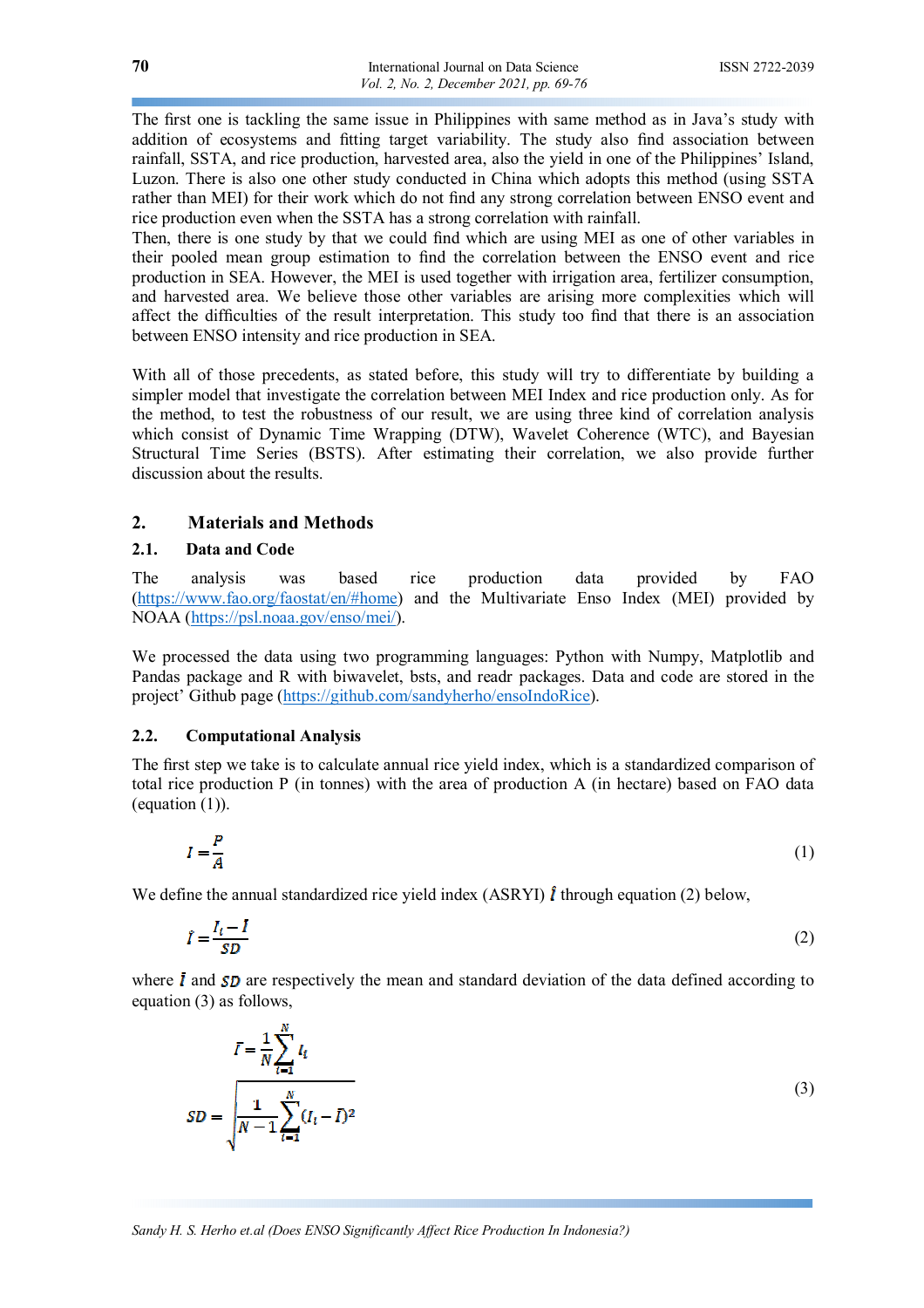where N is the number of data points, i.e., 59. The results of the time-series reconstruction of this index can be seen in Figure 1 below,

In order to measure the similarity between ASRYI  $x$  and annual average of MEI  $\gamma$  signals, we use a dynamic time warping (DTW) algorithm. DTW is an algorithm that is commonly used to determine the optimal distance between two sequential data pieces to determine the similarity between the two time-series patterns. Identification of the similarity of the sequential data is done by comparing the optimal computation time to find the shortest distance between the two sequences.

The first step is to input both time-series  $x_{1:N}$  and  $y_{1:N}$  data, which have the same sequence length, so that we can form a cost matrix  $D \in \mathbb{R}^{(N+1)\times(N+1)}$ . Then, we initialize the cost matrix values as follows,  $D_{0,0} = 0$ ; for every i<sup>th</sup> up to  $N^{\text{th}}$  row,  $D_{i,0} = \infty$ ; and for every j<sup>th</sup> up to  $N^{\text{th}}$  column,  $D_{i,0} = \infty$ . Then, for each row component  $i = 0$  and column  $j = 1$  to the  $N^{\text{th}}$  row and column, the components of the cost matrix are calculated using the following equation,



**Fig. 1** ASRYI in Indonesia from 1961 to 2019. In general, there was a rapid increase from 1961 to 2019, which is in accordance with a study conducted by

In this study we use Euclidean distance to measure  $d(x_i, y_i)$ . We need to trace back the components of the cost matrix from  $D_{N,N}$  to  $D_{0,0}$  to get the alignment of these two sequences. To automate this computation, we use an implementation of the FastDTW algorithm which is implemented in the Python computing environment via the **dtw-python** library. The 2D cost matrix representation is shown in Figure 2.

With the minimum DTW path with minimum distance of 54.87, it can be concluded that the synchronization process between the two-time series is not efficient in terms of computational costs. However, we cannot conclude whether there is no statistical relationship between the ENSO and rice production in Indonesia. For this reason, we explore causal relationship between these two signals using the Wavelet Coherence (WTC) algorithm.

The wavelet transform algorithm is intended to localize the change in time  $(\Delta t)$  and angular frequency  $(\Delta\omega)$  of the time-series data into a function of frequency with respect to time, so that we can know changes in time and frequency simultaneously. One of the wavelet functions that is often used in the fields of climatology is the Morlet transform, known as the continuous wavelet transform (CWT), with the following equation,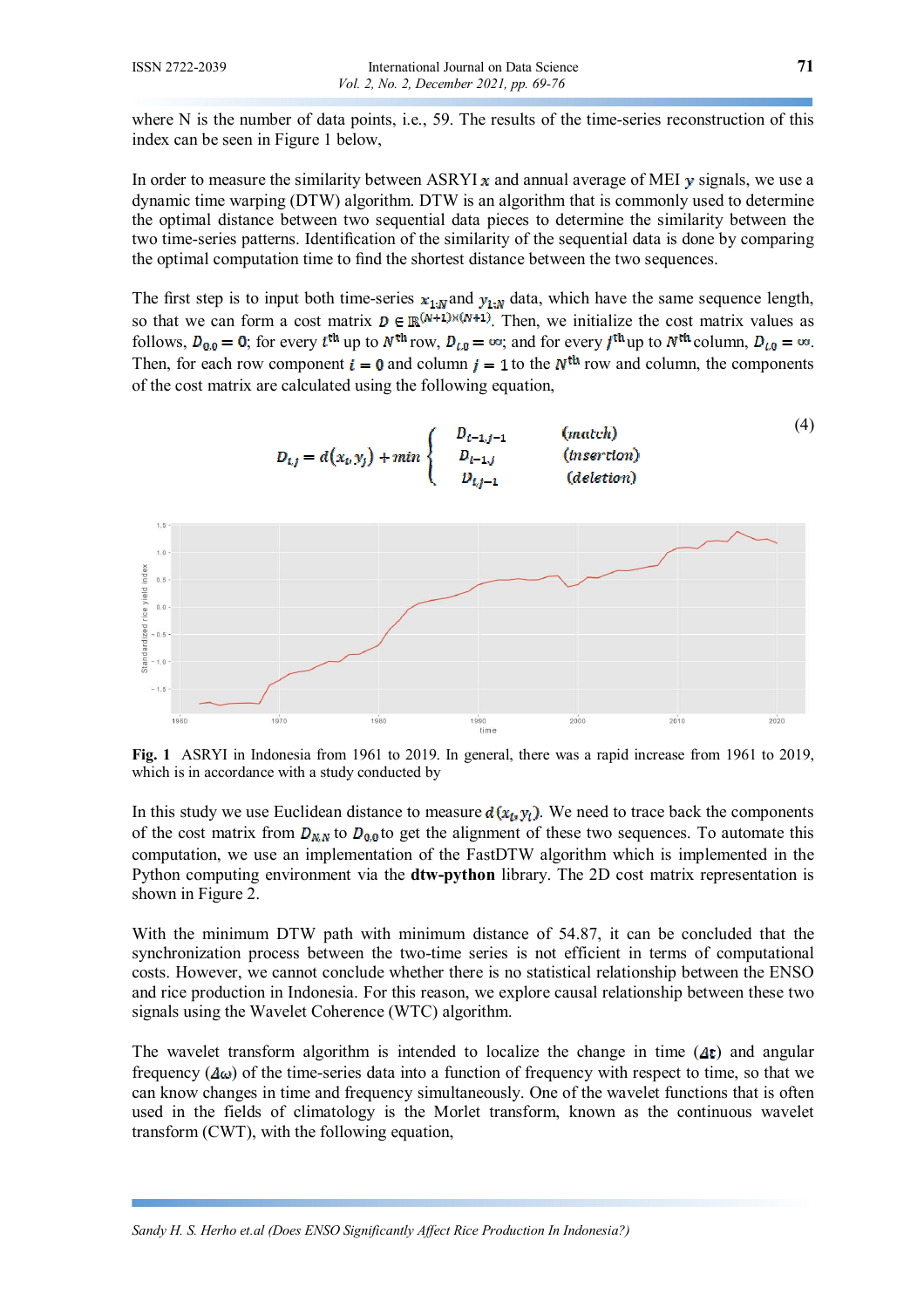$$
\psi(\eta) = \pi^{-\frac{1}{4}} e^{i\omega t \partial} e^{-\frac{\eta}{2}} \tag{5}
$$

where  $\pi^{-\frac{1}{4}}$  is the normalized term and  $\eta = -\frac{\eta}{s}$  the dimensionless temporal parameter which is the ratio of n as a time parameter and s as a scale parameter. The angular frequency parameter  $\omega_0$  is defined as  $\omega_0 = \omega_s$ . In the Morlet transform, the period of oscillation is  $P = 1.03$ s. CWT for a timeseries  $x$  is formally defined in the equation (6) as follows,

$$
W_n(s) = \sum_{n'=0}^{N-1} x'_n \psi^* \left( \frac{(n'-n)\delta t}{s} \right) \tag{6}
$$



**Fig. 2** Lattice representation of cost matrix between ASRYI in Indonesia and annual average of MEI. The minimum path is shown in the white convex line.

In order to determine the relationship between the two-time series, in the context of this study between ASRYI and annual average of MEI, a complex conjugate multiplication these two CWT is needed as shown in equation (7),

$$
W_n^{xy}(s) = W_n^x(s)W_n^{y^*}(s)
$$
\n<sup>(7)</sup>

Phase coherence  $R_n(s)^2$  in WTC is obtained by normalizing and filtering the power spectrum  $|W_n^{xy}(s)|$  on the scale and time. Time smoothing is performed by normalizing using a Gaussian profile, while scale smoothing is performed using a boxcar filter. These two operations are indicated by the  $\langle \dots \rangle$  expression in the following equation,

$$
R_n^2(s) = \frac{|\langle s^{-1}W_n^{xy}(s)\rangle|^2}{\langle s^{-1}|W_n^{x}(s)|^2\rangle\langle s^{-1}|W_n^{y}(s)|^2\rangle}
$$
(8)

To calculate the phase difference between these two-time series, we use the comparison of the imaginary term and the real term of  $W_n^{xy}$  as follows,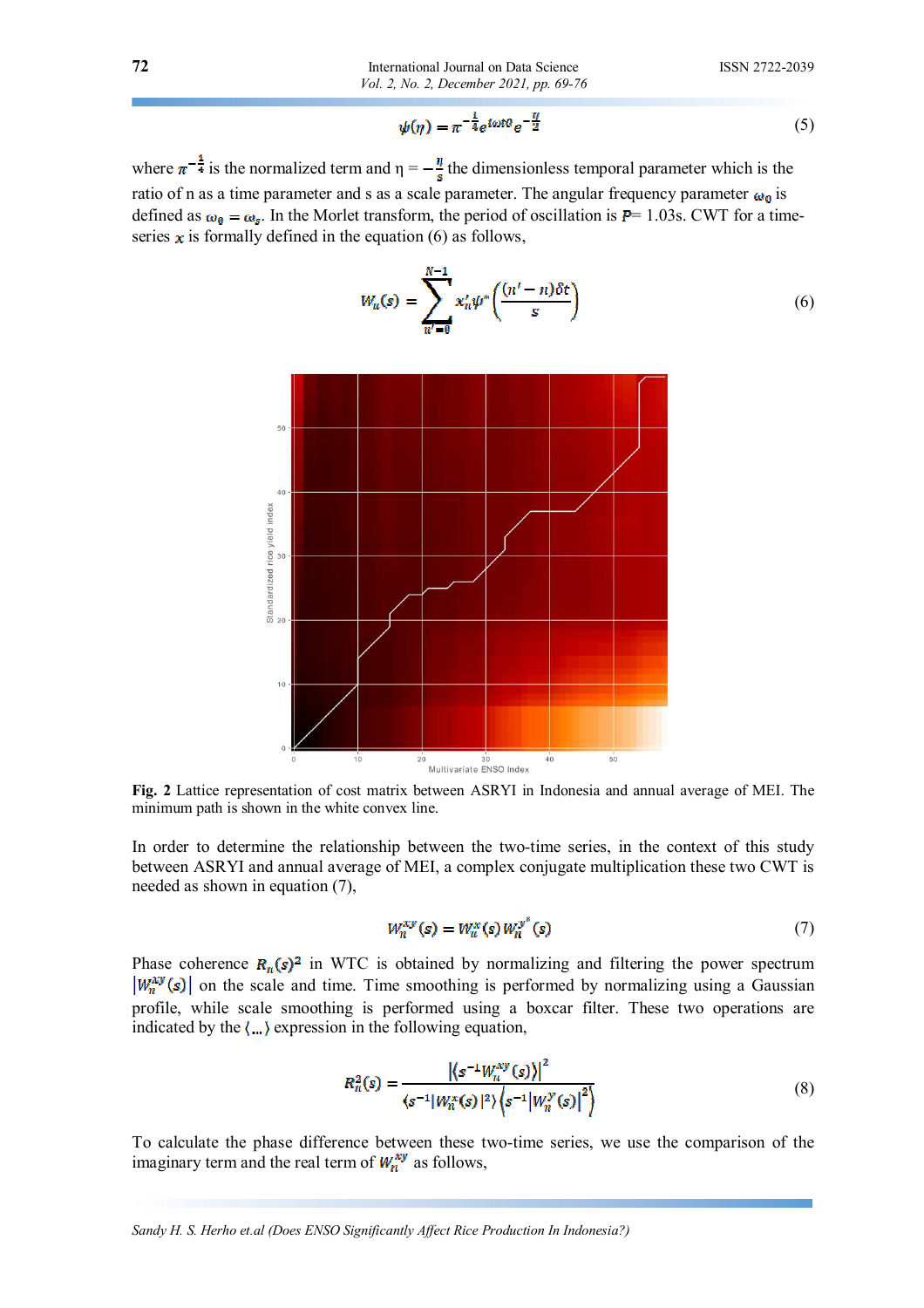$$
\phi(s) = \arctan\left(\frac{\Im\{s^{-1}W_n^{xy}(s)\}}{\Re\{s^{-1}W_n^{xy}(s)\}}\right) \tag{9}
$$

We use the biwavelet package in the R computing environment to automate the WTC calculation process. This package is an implementation of the algorithm used by. This 2D representation of the WTC is shown in Figure 3. Time is displayed on the horizontal axis, while the vertical axis shows the frequency (the lower the frequency, the higher the scale). Regions in time-frequency space where the two-time series co-vary are located by the WTC. Warmer colors represent regions with significant interrelation, while colder colors signify lower dependence between the sequences. Cold regions beyond the significant areas represent time and frequencies with no dependence in the series. Arrows in this figure represents the lead/lag-phase relationship between annual average of MEI and ASRYI. A zero-phase difference means that the two sequences move together on a particular scale. Arrows point to the right when the time series are in phase, yet if the arrows are pointing to the right, then both time sequences are in anti-phase. When this two-series data are in phase, it indicates that they move in the same direction, and anti-phase means that they move in the opposite direction. Arrows pointing to the right-down or left-up indicate that annual average of MEI is leading, while arrows pointing to the right-up or left-down show that the ASRYI is leading. In Figure 3, we do not see any significant driving pattern of annual average of MEI on ASRYI, which belongs to the 95% cone of influence (COI) determined by two degrees of freedom in the  $x^2$  distribution.



**Fig. 3** WTC between MEI and the rice yield index.

#### **3. Results and Discussions**

Based on the results we get from the DTW and WTC algorithms, we do not find a causal relationship between the annual average of MEI and the ASRYI in Indonesia. However, to further ensure that there is no statistical significance between these two variables, we try to make MEI as a covariate component of the ASRYI sequence in the univariate Bayesian structural time-series (BSTS) framework. We model the ASRYI  $y_t$  into a local linear trend with seasonality and regression (LLTSR) model as follows,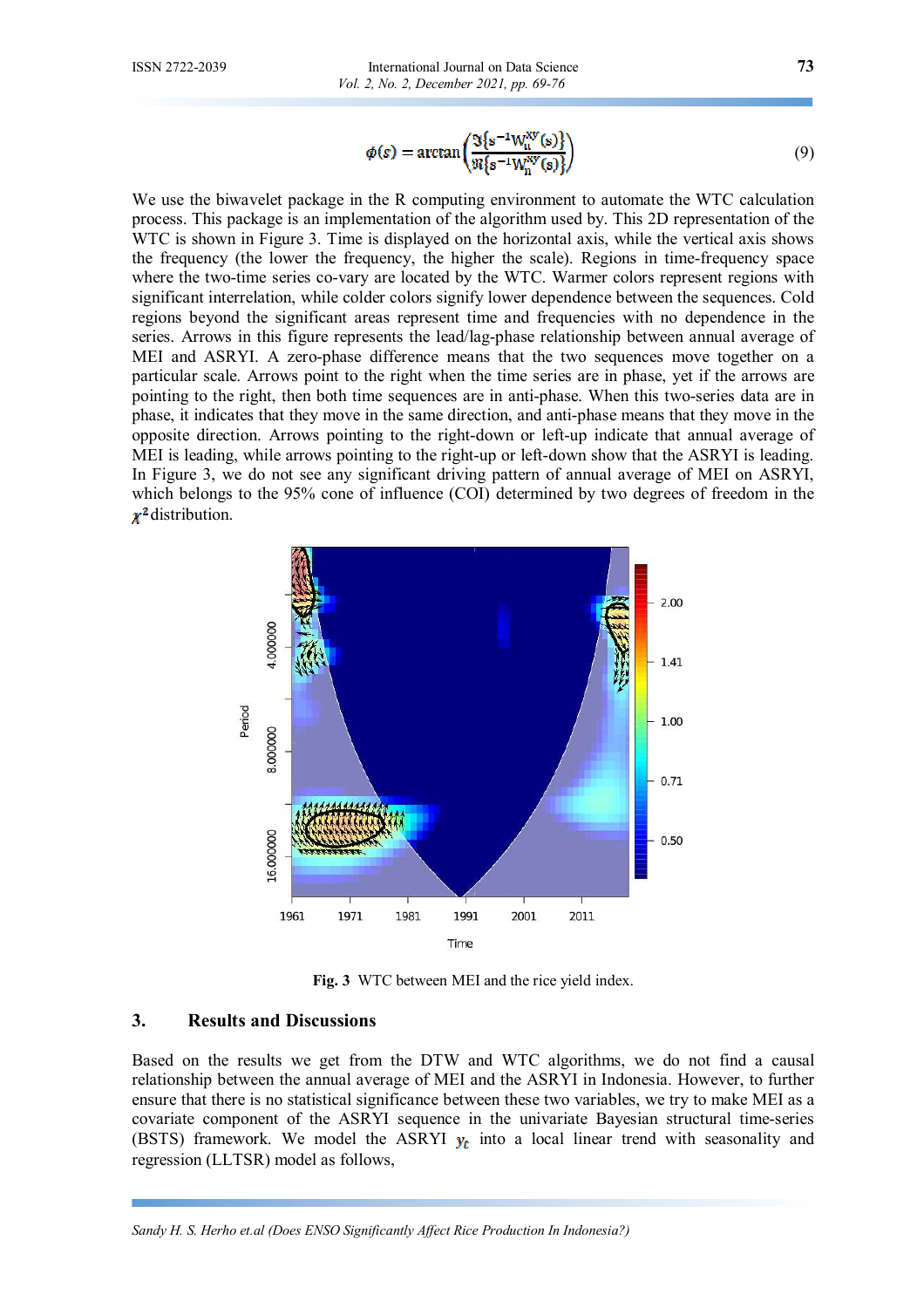$$
y_t = \mu_t + \tau_t + \beta^T x_t + \varepsilon_t, \qquad \varepsilon_t \sim \mathcal{N}(0, \sigma_s^2) \tag{10}
$$

where  $\mu_t$  is a local linear trend,  $\tau_t$  is a seasonal component which is defined in equation (11) as follows,

$$
\tau_t = -\sum_{s=1}^{S-1} \tau_{t-s} + \omega_t, \qquad \omega_t \sim \mathcal{N}(0, \sigma_\omega^2)
$$
\n(11)

According to the total data points, the number of seasons  $S$  that we use in this model is 59. We use a single vector covariate, the annual average of MEI  $x_t$  as the spike in the slab-spike priors, or in other words we have the assumption that this variable will have a significant effect on ASRYI. The regression coefficient  $\beta$  is calculated numerically. In this model, we also assume that the residual terms  $\omega_{\tau}$  and  $\varepsilon_{t}$  follow Gaussian distribution. We obtained the posterior density distribution of ASRYI by using the Kalman filter, Kalman smoother, and 1000 times Markov Chain Monte Carlo (MCMC) process automatically by utilizing the **bsts** package in the R computing environment. Based on the posterior density distribution of the non-residual components of the LLTSR model (Figure 4), we can see that the prior regression component that we expect to have an effect, namely the annual average of MEI, actually barely contributes to the ASRYI predictability. This is also further confirmed by the negative inclusion probability value of the  $\beta$  regression coefficient which does not reach 20% (Figure 5).



**Fig. 4** Posterior density distribution of local linear trend  $\mu_t$  (left), seasonal component  $\tau_t$  (center), and annual average of MEI  $\beta^{T} x_t$  as a regression component (right).



**Fig. 5** Covariate significance of the annual average of MEI. Grey bar here represents negative regression coefficient  $\beta$ .

*Sandy H. S. Herho et.al (Does ENSO Significantly Affect Rice Production In Indonesia?)*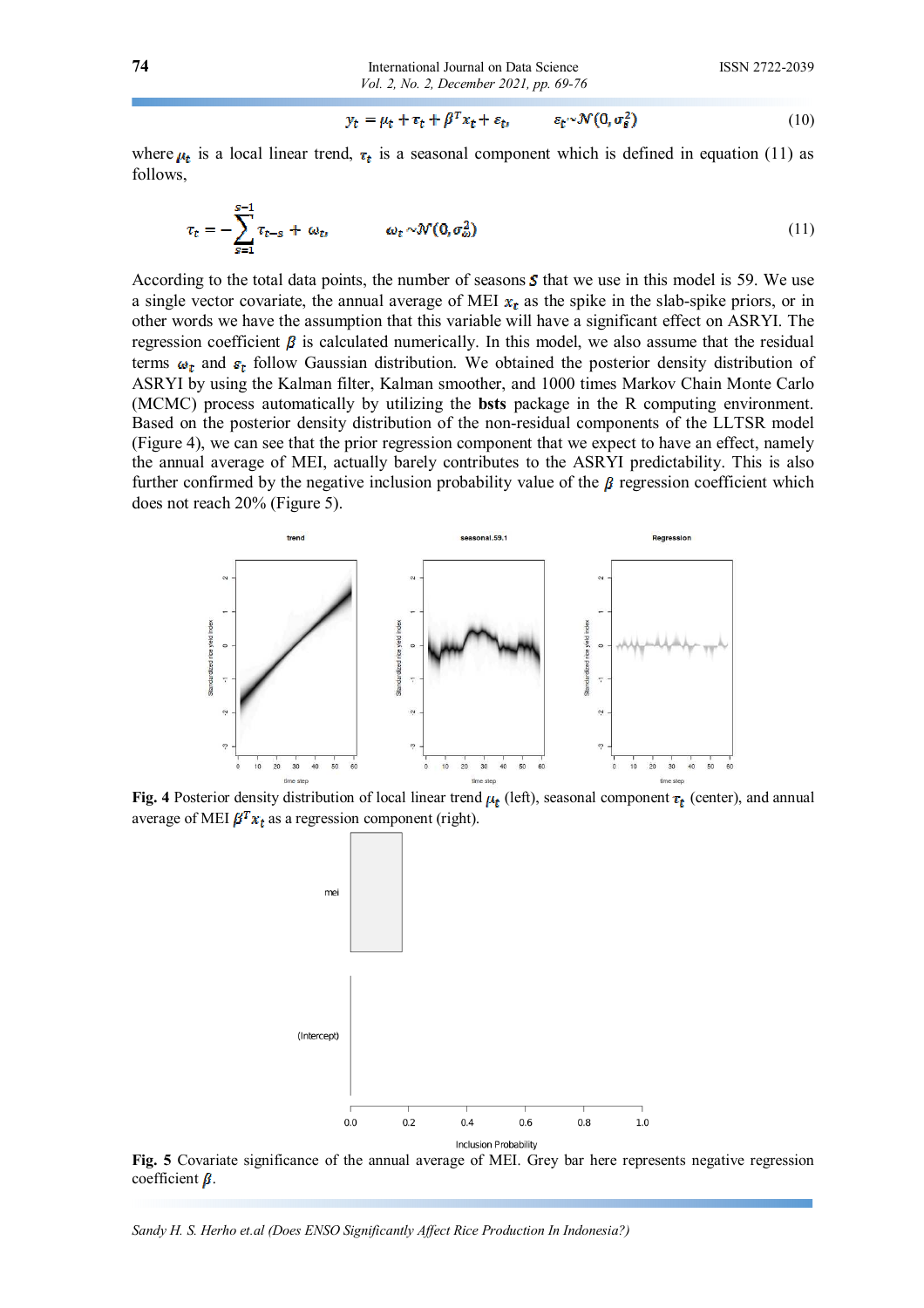More factors were likely to influence the production of rice in Indonesia. On farming and off farming techniques would also contribute to the fluctuation of rice production [26, 27, 28].

## **4. Conclusion**

As the results of those three methods, we do not find any association between MEI and yearly rice production. We believe the results are caused by a few reasons. First one, the uncorrelated event may be the consequence of having yearly periodicity for rice production rather than few months in a year. Also, using a whole of Indonesian data rather than only specific region, may also arise problems. Certainly, a more detailed inter annual time series analysis is also needed to solve this problem. We hope this would open more room for research opportunities for Indonesian researchers.

### **Code and data availability**

Data are available through the cited sources throughout the article. Python and R scripts used in this study are accessible at *https://github.com/sandyherho/ensoIndoRice*. Rice production is provided by FAO *(http: //www.fao.org/faostat/en/#home)* and the Multivariate Enso Index (MEI) is available from NOAA (*https: //psl.noaa.gov/enso/mei/*).

#### **Competing interest**

The authors declare that they have no conflict of interest.

#### **Author contribution**

All authors designed the overall study. All authors contributed to the interpretation of the results and writing of the paper.

#### **Acknowledgements**

Cristy Q. Ho (PSU), Gisma A. Firdaus (P3GI), and Faiz R. Fajary (ITB) are acknowledged for stimulating insights and discussions. This study has been supported by Herho Group Corp., Rialto, CA, Knobz Store Bandung, and P3MI ITB.

#### **References**

- [1] A. Grinsted, J. C. Moore, and S. Jevrejeva, "Application of the cross wavelet transform and wavelet coherence to geophysical time series," *Nonlinear Processes in Geophysics*, vol. 11, no. 5/6, pp. 561– 566, 2004.
- [2] A. H. Malian, S. Mardianto, and M. Ariani, "Faktor-Faktor yang Mempengaruhi Produksi, Konsumsi dan Harga Beras serta Inflasi Bahan Makanan," *Jurnal Agro Ekonomi*, vol. 22, pp. 119–146, Sep 2016.
- [3] C. R. Harris, K. J. Millman, S. J. van der Walt, R. Gommers, P. Virtanen, D. Cournapeau, E. Wieser, J. Taylor, S. Berg, N. J. Smith, R. Kern, M. Picus, S. Hoyer, M. H. van Kerkwijk, M. Brett, A. Haldane, J. F. del Río, M. Wiebe, P. Peterson, P. Gérard-Marchant, K. Sheppard, T. Reddy, W. Weckesser, H. Abbasi, C. Gohlke, and T. E. Oliphant, "Array programming with NumPy," *Nature*, vol. 585, pp. 357–362, Sept. 2020.
- [4] C. Torrence and G. P. Compo, "A practical guide to wavelet analysis," *Bulletin of the American Meteorological Society*, vol. 79, no. 1, pp. 61–78, 1998.
- [5] D. J. Berndt and J. Clifford, "Using dynamic time warping to find patterns in time series," in *Proceedings of the 3rd International Conference on Knowledge Discovery and Data Mining*, AAAIWS'94, p. 359–370, AAAI Press, 1994.
- [6] D. R. Panuju, K. Mizuno, and B. H. Trisasongko, "The dynamics of rice production in indonesia 1961–2009," *Journal of the Saudi Society of Agricultural Sciences*, vol. 12, no. 1, pp. 27–37, 2013.
- [7] D. S. Bloomfield, R. T. J. McAteer, B. W. Lites, P. G. Judge, M. Mathioudakis, and F. P. Keenan, "Wavelet phase coherence analysis: Application to a quiet-sun magnetic element," *The Astrophysical Journal*, vol. 617, no. 1, pp. 623–632, 2004.